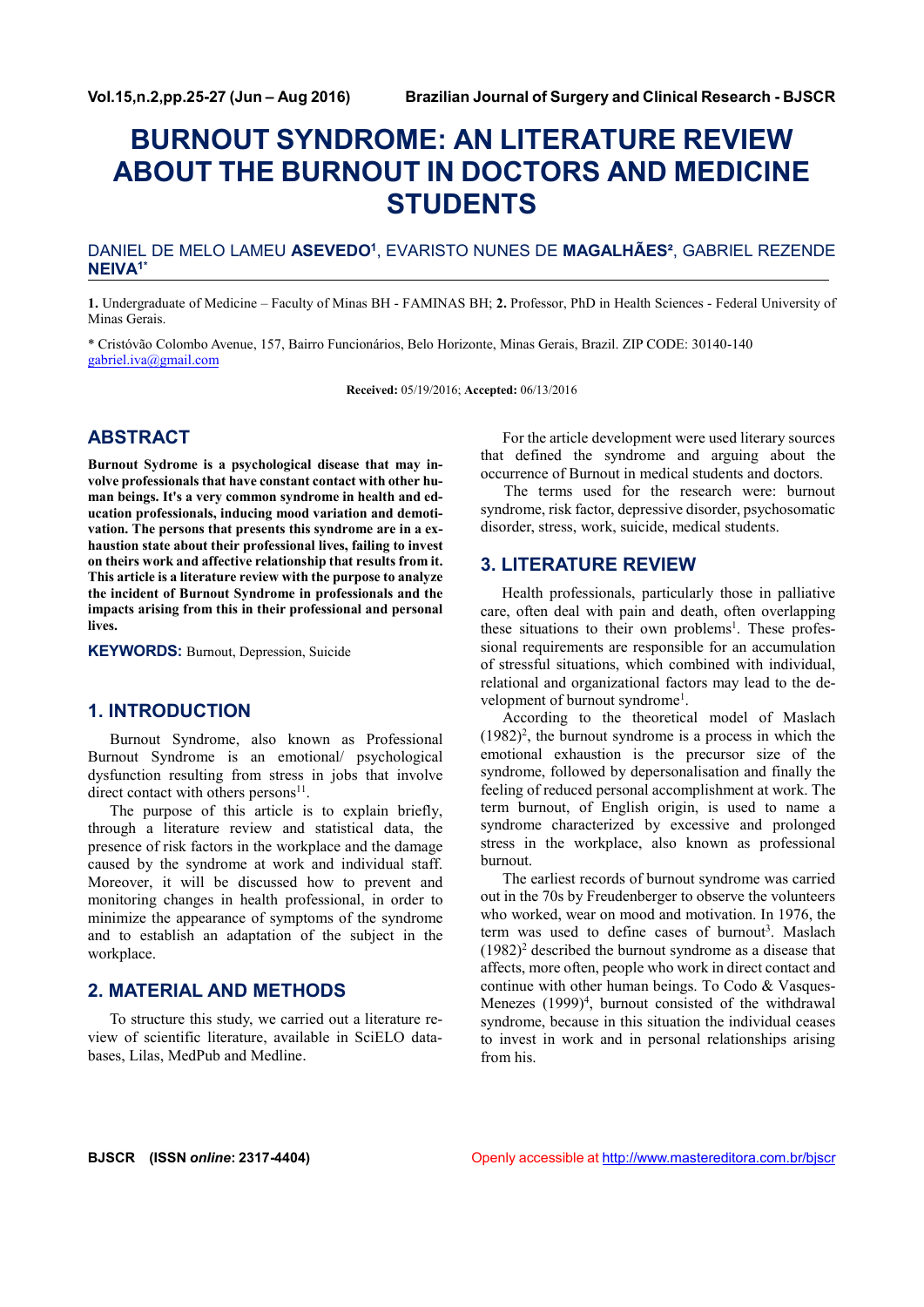The two areas that have the highest cases of occupational affected by burnout syndrome are health and education. Teachers, doctors and nurses are the most affected by the syndrome due to the continuous and direct contact with other people associated with constant charging for the work, is the head of the company or the individual. In the medical field it can be proven by professional suicide rates that exceed the general population<sup>5</sup>.

Simon & Lumry  $(1968)^6$  described a few reasons why doctors commit suicide and among them are the denial of psychological stress of professional and personal nature, the difficulty to seek help in matters related to the emotional and psychological and frustration with the profession. According to Simon & Lumry (1968)<sup>6</sup>, doctors are generally individualistic, competitive and compulsive and can be easily frustrated in his ambition for recognition. These factors can be enough to trigger the professional burnout on the individual, or burnout, causing cases of anxiety and depression. In some cases there is prejudice, by the individual or family and friends, with psychiatry, which prevents him from seeking professional help. In this case, the individual ends up resorting to the use of illicit drugs, alcohol and, in more severe cases, suicide<sup>5</sup>.

Weskstein  $(1979)^7$ , when writing about suicide among des physicians, says that the main factors are the loss of omnipotence and omniscience designed for training and professional experience, coupled with constant collection, either by the individual or by others, and the fear of failure. In 1991 the Britsh Medical Journal (1991)<sup>8</sup> made a brief analysis of physician stress and among the factors cited were the high workload and work pattern. It was presented by Waring  $(1979)^9$  on a literature review on medical stress and professional burnout enrolled or not suicide, that the main factors were the family psychiatric history, life experience and personality of the individual. it can be concluded from the review by Waring  $(1979)^9$ that some people are more vulnerable to enter into a state of fatigue and depression stress account and working conditions.

One way to try to reduce cases of burnout and suicide among physicians and medical students is to prepare the student front of the actual conditions of their future work, not encourage you to use omnipotent idealizations to face situations difficult to control during his professional life<sup>10</sup>. You for doctors in exercise, it is important to raise awareness of its limitations and weaknesses, and report on professional help in situations where the individual can not cope alone. Our class must become more sensitive to [2] the existence of this problem and better able to recognize the "request for help" from a colleague and himself, without, however, failing to look after the interests of the public<sup>10</sup>.

#### **4. CONCLUSION**

Burnout Syndrome is a serious disease that affects many professionals, most often comes quietly, without drawing attention of those around. Very common in health professionals, as in doctors, for example, is a disease associated with over-charging, either by the individual himself or others, beyond expectation break with the profession.

During medical school, or even before entering college, the student creates an image of the profession that is being broken gradually over the years of operation. The image of irreproachable medical, powerful, immune to failure, that is, almost a being in a state of perfection, is demystified on the day. Out of college students are faced with situations of lack of recognition, competitiveness and errors. This is where the individual finds himself helpless realizing that all that idealization of the self professional breaks every day.

Faced with these conflicts, dissatisfaction with the profession and their own performance ends triggering the professional burnout, which can be accompanied by pictures of depression, anxiety and seclusion. It is not uncommon cases where individuals use this situation as an "escape valve", licit and illicit drugs or has self destructive behavior and may develop in severe cases, to suicide.

A more realistic preparation is required of medical students for their future careers, dispelling all kinds of idealization that the young student has on his profession. Universities should expose the student to the truth about the day to day work and, especially, show that the doctor is not a demigod, but a human error-prone and weaknesses like any other.

Moreover, to adapt to this reality, it is essential entry increasingly early student in the medical environment, through internships in hospitals and units Basic Health. The internship is a unique opportunity that combines academic knowledge with the living experience desktop, providing for the learner greater ability to deal with adversity the stressful day to day medical environment.

Among the active professionals, the ideal is to highlight the importance of medical care in cases of fatigue, as well as improving working conditions.

#### **REFERENCES**

- [1] Souza LMC. Síndrome de bornout em profissionais de saúde. 1º Curso de mestrado em cuidados paliativos. Faculdade de Medicina da Universidade de porto, 2011.
- Cooper CL. Theories Of Organization Stress. 1st edition. New York. Oxford University Press, 2000.
- [3] Carlotto MS, Palazzo LS. Sindrome de burnout e fatores associados: Um estudo epidemiológico com professores [Factors associated with burnout's syndrome: An epidemiological study of teachers]. Cad Saúde Pública. 2006; 22:1017-26.